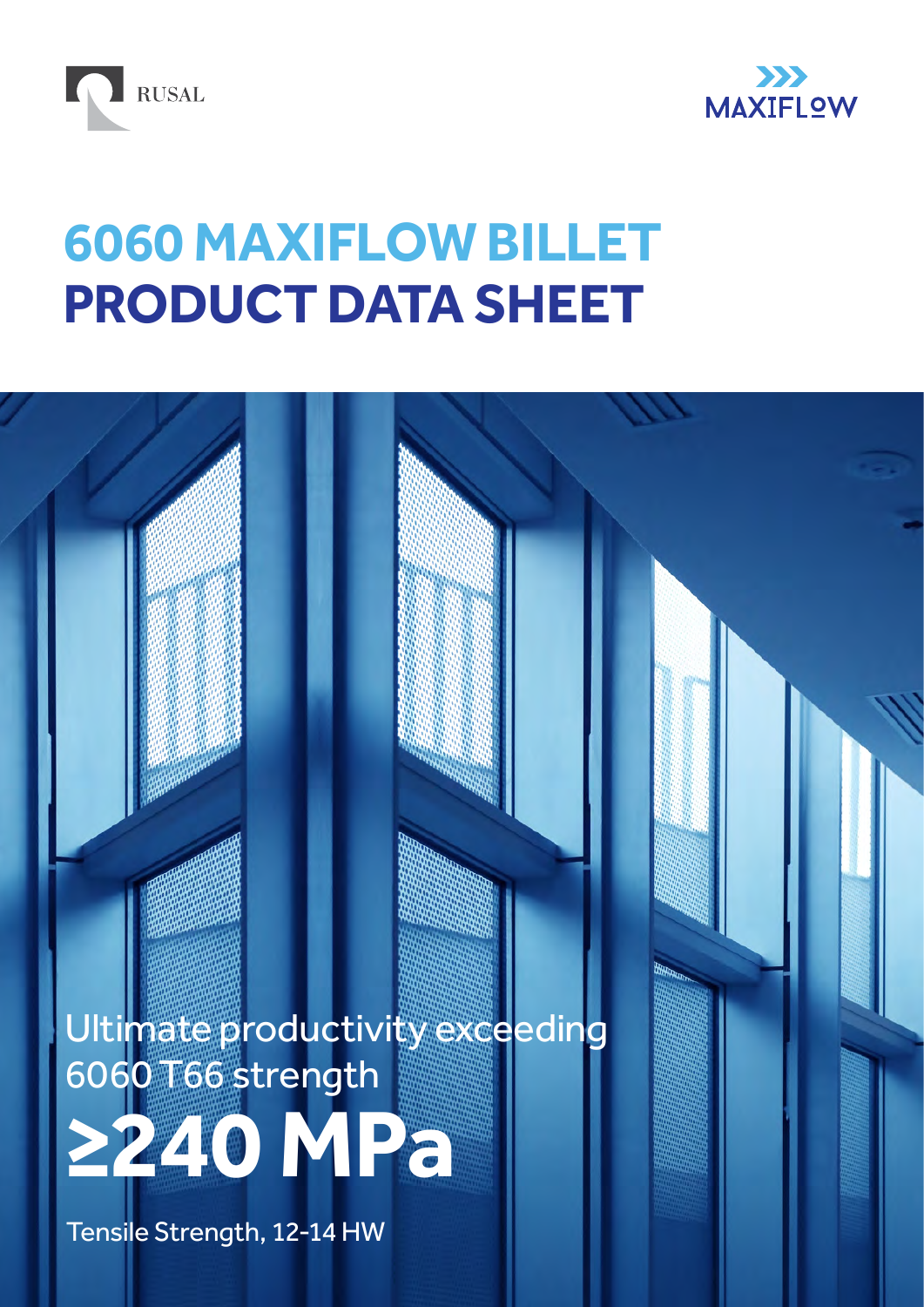|  | <b>Type</b> | <b>Feature of each category</b>                                                                                                                                                                                                  |  |
|--|-------------|----------------------------------------------------------------------------------------------------------------------------------------------------------------------------------------------------------------------------------|--|
|  | Type1       | 6060 Type 1 was developed for high<br>require excellent surface finish at "a<br>This alloy is designed to be robust a<br>quenching, variable natural aging tir<br>complies with Marine requirements<br>of this alloy is 0.40wt%. |  |
|  | Type2       | 6060 Type 2 was developed for high<br>still being compliant with the string<br>temper. Target Magnesium content                                                                                                                  |  |

60060 speed extrusion of solid & hollow shapes which as extruded" as well as after anodizing treatment. and is tolerant to process variation such as slow me and short aging. The chemical composition for filiform corrosion. Target Magnesium content

ner extrusion speed of solid and hollow shapes while ent standard requirements such as EN 755-2 T66 of this alloy is 0.37wt%.



# **Product description**

Maxiflow alloys are a new range of High Speed 6000 series extrusion alloys developed by RUSAL. Maxiflow alloys offer an optimum combination of extrusion speed and peak aged mechanical properties. 6060 Maxiflow alloys are heat treatable Al-Mg-Si alloys that are designed for maximum extrusion speed while still meeting the highest strength requirements such as EN 755 6060-T66. Peak aged mechanical properties are comparable to those of 6063 alloy. 6060 Maxiflow alloys have excellent surface finish by all surface finishing treatments, including anodizing. These characteristics are appropriate for architectural end uses as well as a variety of other end uses.

# **Types of 6060 Maxiflow billets**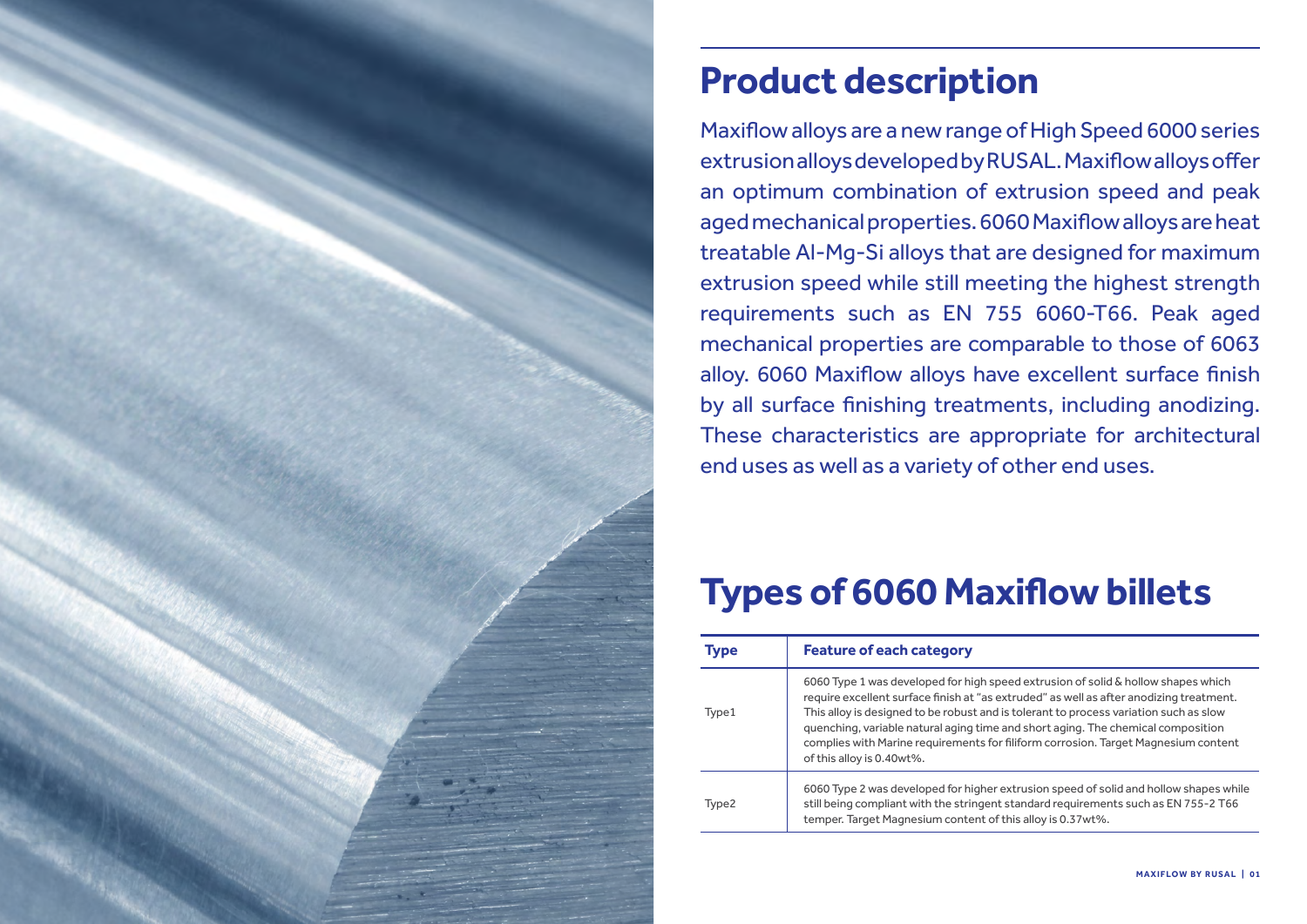**02 | MAXIFLOW BY RUSAL NAXIFLOW BY RUSAL | 03**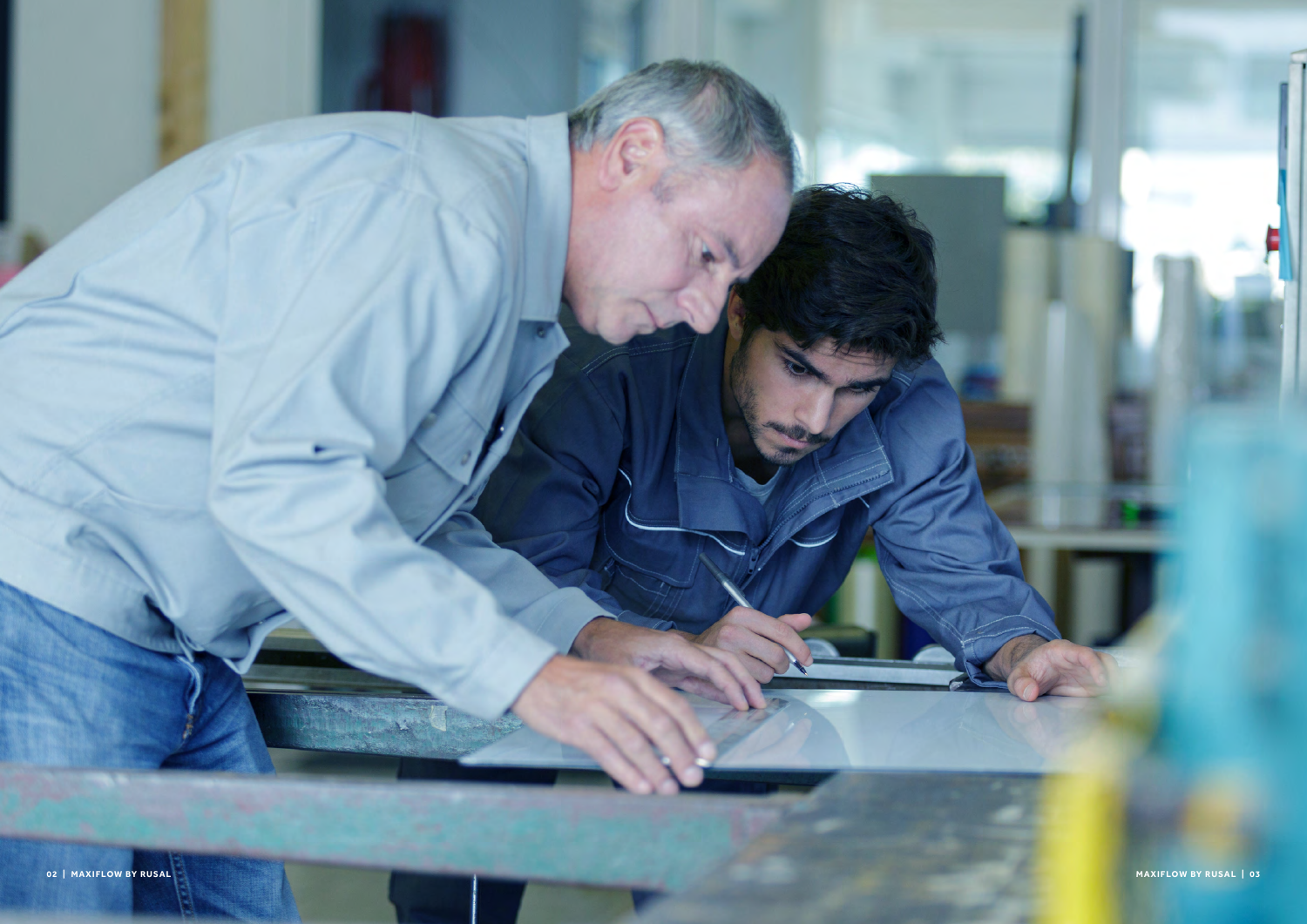## **Recommended condition at extrusion operation**

#### **Billet condition, prior to processing**

Billet surface should be clean without any foreign materials, e.g. sand, mud & any other substances, for minimizing the cause of surface defects on the extruded shape and for avoiding the damage to the die bearing which will make the die life shorter.

#### **Starting procedure with new die**

As it is not easy to get a uniform temperature in the whole die, ideally within 5°C, by regular die heaters, it is recommended to extrude 1-2 billets hotter than usual (480-500°C) for making the die temp uniform. Then start the extrusion operation with regular preheat temp & extrusion speed.

Under longer preheating at 400°C or higher, a lot of ß-Mg $_{\rm 2}$ Si would be precipitated and would have a negative influence on the Mechanical properties & Anodizing response. Therefore, preheating times longer than 20 mins in Tunnel type preheater should be avoided with the best efforts.

### c) Re-use of billet with longer preheating at 350-450°C

If billet is kept longer than 60 mins at 350-450°C, billet should be heated up to over 500°C for 30 mins at minimum for dissolving ß-Mg $_{\rm 2}$ Si, for avoiding

#### **Preheating with Induction heater or gas-fired furnace**

#### a) Induction heater

the negative influence of ß-Mg $_{\rm 2}$ Si to Mechanical properties (lower mechanical properties) & Anodizing response (dull surface finish after anodizing).

Prior to extrusion, billet should be preheated to approx.420-480⁰C, depending upon the die shape with the taper heat of 0.5°C/cm.( Front temp should be higher than Back-end )

#### b) Gas-fired furnace

#### **Container temperature**

The container temperature should be maintained in the range of 25-50°C lower than the billet temp after preheating since:

#### a) In case of 0-25°C lower:

Container wall is not cool enough and billet skin would not be kept in the dead zone/ into the butt discard and will tend to flow into the extruded product through the back-end as "Back-end defects".

#### b) In case of more than 50°C lower:

Recommended cooling speed is > 1.5°C/sec, with a minimum 1.0 °C/sec between 500°C and 200°C at the extruded shape. This cooling speed can be achieved with high volume/low velocity fans along the Press run-out table, but Water mist cooling might be needed on thicker/hollow section.

Excessive heat loss can occur through the Container wall. The press exit temperature would not increase as expected and there would be a higher risk of the die exit temperature not reaching 500°C resulting in poor Mechanical properties & slower extrusion speed.

#### **Extrusion speed**

As maximum extrusion speed is strongly influenced by the Die shape, it should be judged/controlled by the surface appearance of the extruded shape & Die exit temperature which should be maintained in the range of 500°C (min) – 580°C (max) & 500 - 550°C (preferable for surface finish).

#### **Die exit temperature**

Die exit temperature should be measured/ monitored with a thermocouple or a contactless

In order to produce desirable extruded products the following conditions are recommended to be carefully controlled and monitored during the extrusion operation

pyrometer for ensuring mechanical properties. Die exit temp should be kept in the range of 500°C (min) –  $550^{\circ}$ C (preferable),  $580^{\circ}$ C (max) with an adequate cooling speed after die exit for achieving good mechanical properties by aging operation. 500°C at Die exit is an acceptable minimum exit temp to ensure that all of the Mg-Si goes into solid solution, which will ensure optimum mechanical properties & uniform anodizing response assuming cooling rate after die exit is sufficient. Temperatures lower than 550°C are best for ensuring the best surface finish.

#### **Cooling after Die exit**

Adequate cooling speed after Die exit is essential to produce good extruded products in terms of Mechanical properties, Anodizing response, Bending characteristics & Machinability.

#### **Straightening**

Approx. 0.5% of Stretching is recommended for Straightening, while over 1% of Stretching might result in Orange peel surface finish on the product.

#### **Aging treatment**

In order to achieve Maximum mechanical properties & good anodizing response, a very fine dispersion of ß" MgSi should be precipitated after the aging treatment as much as possible.

The following process is recommended to achieve this:

#### a) Natural aging (keeping As-extruded product at Room temperature)

Natural aging for 8 hrs, even 24 hrs, is effective to achieve fine/uniform ß"-MgSi precipitation during Artificial aging in the Aging furnace.

#### b) Artificial aging (aging Extruded shape around 170 - 200⁰C for 2 - 8 hrs)

In order to precipitate fine & uniform ß" MgSi in the As-extruded shape, the Extruded shape after Natural aging is artificially aged in the aging furnace. Generally lower temperatures & longer aging time achieve finer/ more uniform ß"- MgSi precipitation, resulting in higher mechanical properties. Higher temperatures & shorter aging times have the opposite effect, as shown in the Aging curves attached in the reference. In addition slower heat up times (in excess of 1 hour) will promote higher peak aged strengths.

#### **Typical Mechanical properties for Type 1 & 2**

Following table shows typical mechanical properties with Type 1 & 2 billets in peak aged condition.

(1) Samples used for the measurement Thickness: 3.2 mm or less Process: Forced air-quench and artificially aged.

#### NOTE:

| <b>Type</b>       | <b>Tensile</b><br>strength | <b>Yield strength</b> | <b>Elongation</b> | <b>Hardness</b><br>(Webster"B") |
|-------------------|----------------------------|-----------------------|-------------------|---------------------------------|
| Type1             | 240 MPa                    | 210 MPa               | 13%               | 13-14 HW                        |
| Type <sub>2</sub> | 230 MPa                    | 200 MPa               | 13%               | 12-13 HW                        |

- (2) Hardness conversion table
- Although Hardness chart is made by Webster "B", Hardness by other scale are shown in the table, attached in the reference.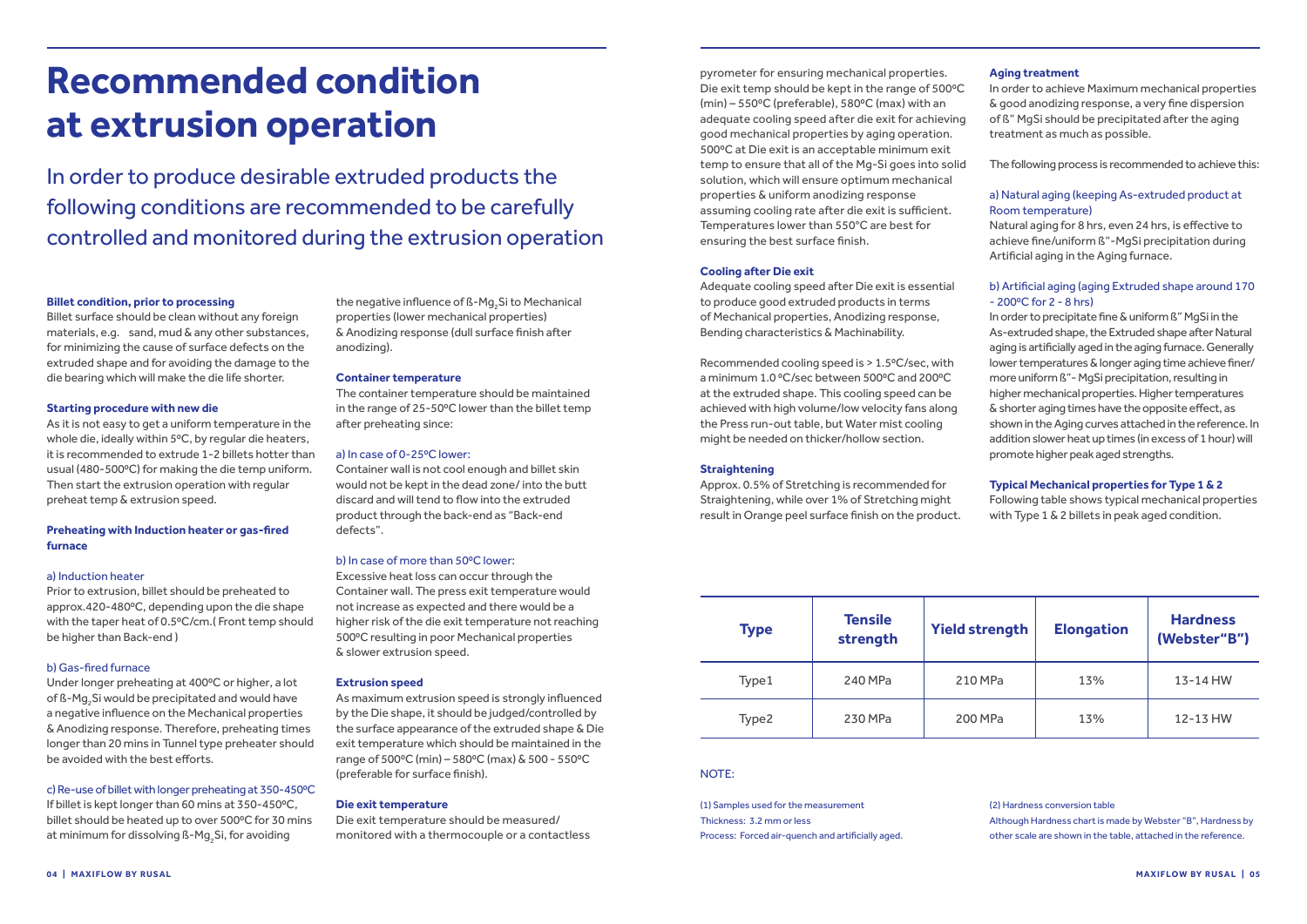# **Recommended procedure & check-points for Anodizing, Bending & Welding process**

#### **Anodizing**

Anodizing treatment should be made as soon as possible after the Aging treatment, preferably within 12 hrs. Prior to the Anodizing treatment, the shapes should be kept clean, at ambient temperature and in a low humidity area as much as possible. In particular Acidic/ Alkaline environments should be carefully avoided.

#### **Bending**

In order to obtain good bending characteristics, the following steps are recommended.

a) The recommended timing is to bend the extruded shape within 8 hrs after extrusion, before Aging

b) If the bending has to process over 8 hrs after extrusion, the stabilization with the condition of 165°C x 2 hrs is recommended to avoid the natural strengthening process. By this procedure, the characteristics of predicable spring back would be obtained at any time.

c) After bending, the shapes can be aged to obtain the maximum mechanical properties by normal artificial aging.

#### **Welding**

Al extruded shapes can be joined by various welding procedure, eg Arc, Gas & Resistance spot welding.

Regarding Filler alloy, 5000 series filler alloy is recommended, though 4000 series Filler alloy can also be used.

When detailed information is needed, "The Al association welding book" is recommended.

Following is brief recommendation for Anodizing, Bending & Welding operation.

### **REFERENCE:**

**1. Trend of Aging curves for Type 1 & Type 2** Typical aging curves for Type 1 and Type 2 are shown in the reference. Note the aging curves were obtained after separate solution treatment and quenching prior to aging. Aging treatment parameters should be selected using these charts according to customer requirements.

#### **2. Hardness conversion chart**

Hardness conversion chart of Webster "B", Rockwell "E", Rockwell "F", Vickers HV is shown in the Table, attached.

# **Mechanical Properties VS Aging condition for 6060 MF T1\***

#### **REFERENCE 1:**

#### **HARDNESS — WEBSTER**

### **YIELD STRENGTH ELONGATION**

### **TENSILE STRENGTH**











\*All aging curves were created from the profiles sample which were produced in real extrusion process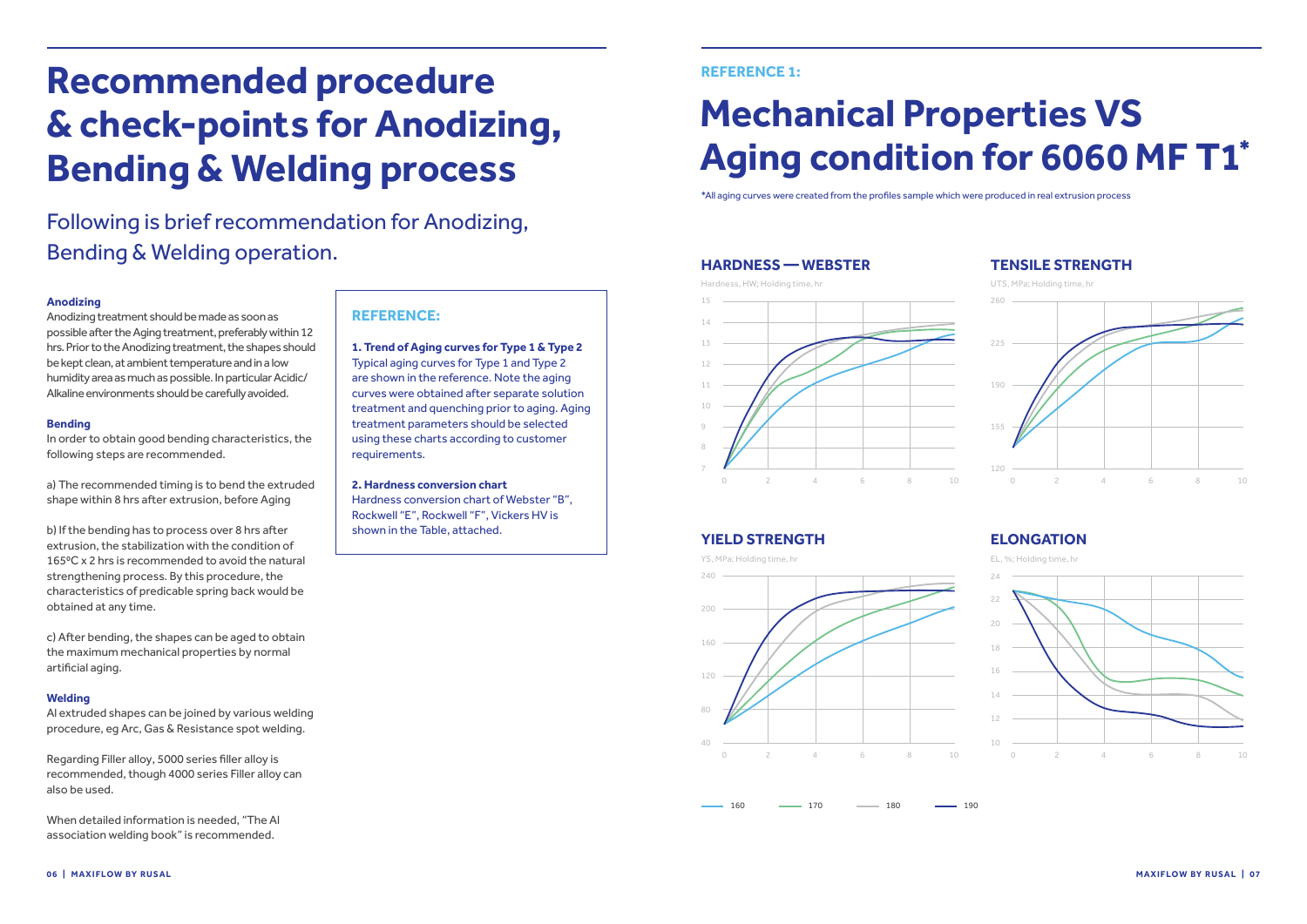### **Hardness Conversion Table**

#### **REFERENCE 2:**

| <b>WEBSTER</b><br><b>HW</b> | <b>ROCKWELL E</b><br><b>HRE</b> | <b>ROCKWELL F</b><br><b>HRF</b> | <b>VICKERS</b><br><b>HV</b> | <b>BRINELL</b><br><b>HB</b> |
|-----------------------------|---------------------------------|---------------------------------|-----------------------------|-----------------------------|
| 18                          | 101                             | 98.5                            | 131                         | 114                         |
| 17                          | 97                              | 95                              | 119                         | 106                         |
| 16                          | 92.5                            | 87.2                            | 108                         | 94                          |
| 15                          | 88                              | 83                              | 99                          | 82                          |
| 14                          | 84                              | 78                              | 91                          | 74                          |
| 13                          | 79.5                            | 74                              | 83                          | 65                          |
| 12                          | 75                              | 70                              | 78                          | 60                          |
| 11                          | 71                              | 66                              | 73                          | 55                          |
| 10                          | 67                              | 62.5                            | 69                          | 53                          |
| $\overline{9}$              | 62.5                            | 58                              | 65                          |                             |
| $\,8\,$                     | 58                              | 54                              | 61                          |                             |
| $\overline{7}$              | 54                              | 50                              | 58                          |                             |
| $\,$ 6 $\,$                 | 49.5                            | 46.5                            |                             |                             |
| 5                           | 45                              |                                 |                             |                             |
| $\overline{4}$              | 41                              |                                 |                             |                             |

# **Mechanical Properties VS Aging condition for 6060 MF T2\***

#### **REFERENCE 1:**



**HARDNESS — WEBSTER**

### **YIELD STRENGTH ELONGATION**



### **TENSILE STRENGTH**





\*All aging curves were created from the profiles sample which were produced in real extrusion process